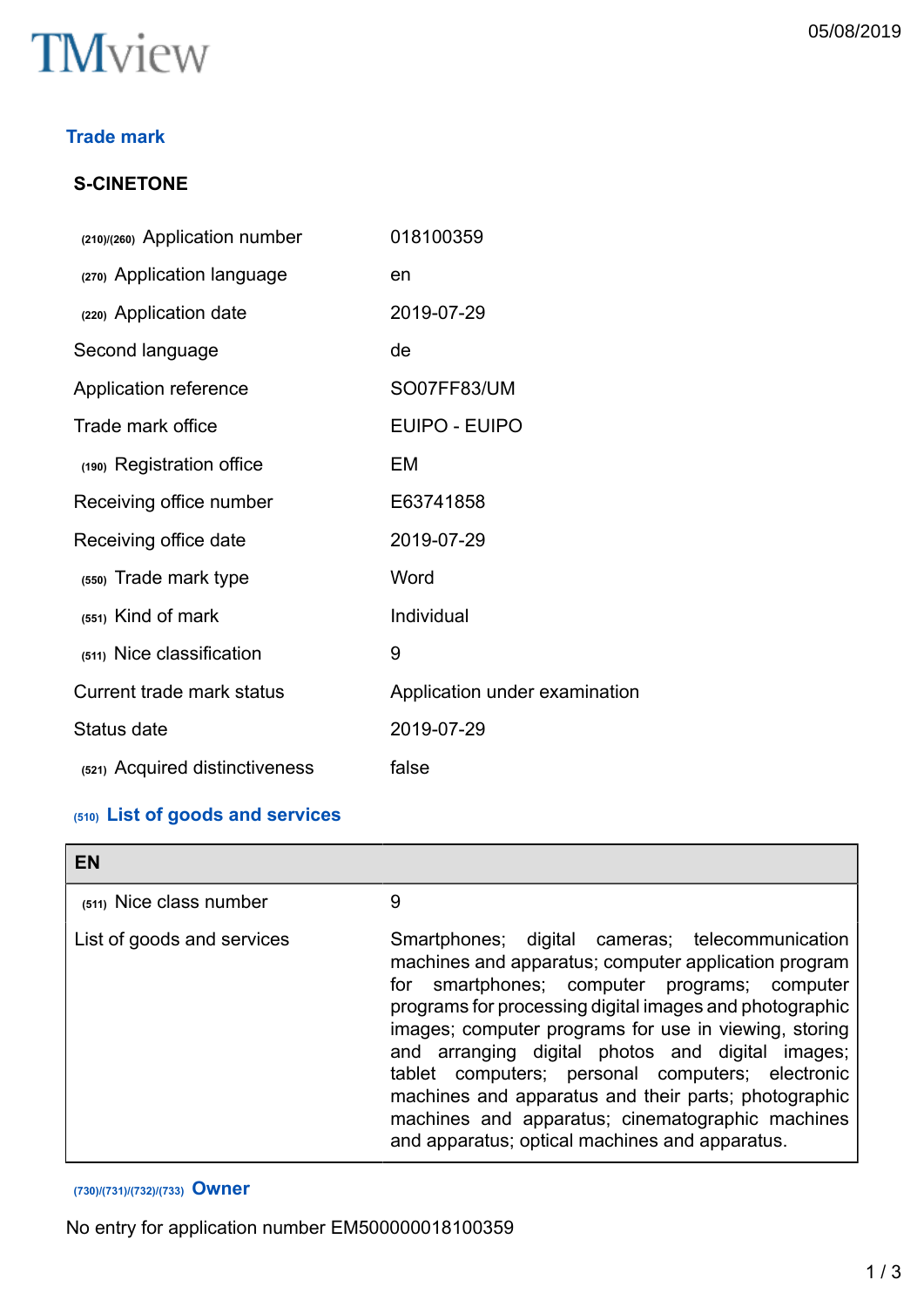# **TM**view

## **(740) Representative**

| Representative identifier                    | 16339                                                                         |
|----------------------------------------------|-------------------------------------------------------------------------------|
| Name                                         | MÜLLER FOTTNER STEINECKE RECHTSANWALTS-<br>UND PATENTANWALTSPARTNERSCHAFT MBB |
| Legal entity                                 | Legal Person                                                                  |
| Representative kind                          | Association                                                                   |
| Representative nationality code              | DE                                                                            |
| Representative incorporation<br>country code | DE                                                                            |
| Address country                              | DE                                                                            |
| Address country                              | DE                                                                            |
| <b>Street</b>                                | Prielmayerstr. 3                                                              |
| City                                         | München                                                                       |
| Postcode                                     | 80335                                                                         |
| Phone                                        | 00 49-895459330                                                               |
| Fax                                          | 00 49-8954593390                                                              |
| Email                                        | trademark@ipmunich.de                                                         |
| <b>URL</b>                                   | http://www.ipmunich.de                                                        |

## **(750) Correspondence address**

## **(350) Seniority**

No entry for application number EM500000018100359

## **Exhibition priority**

No entry for application number EM500000018100359

## **Priority**

| 2019-090367            |             |
|------------------------|-------------|
| Priority country       | JP          |
| Priority number        | 2019-090367 |
| (320) Priority date    | 2019-06-28  |
| Partial priority       | false       |
| <b>Priority status</b> | Claimed     |